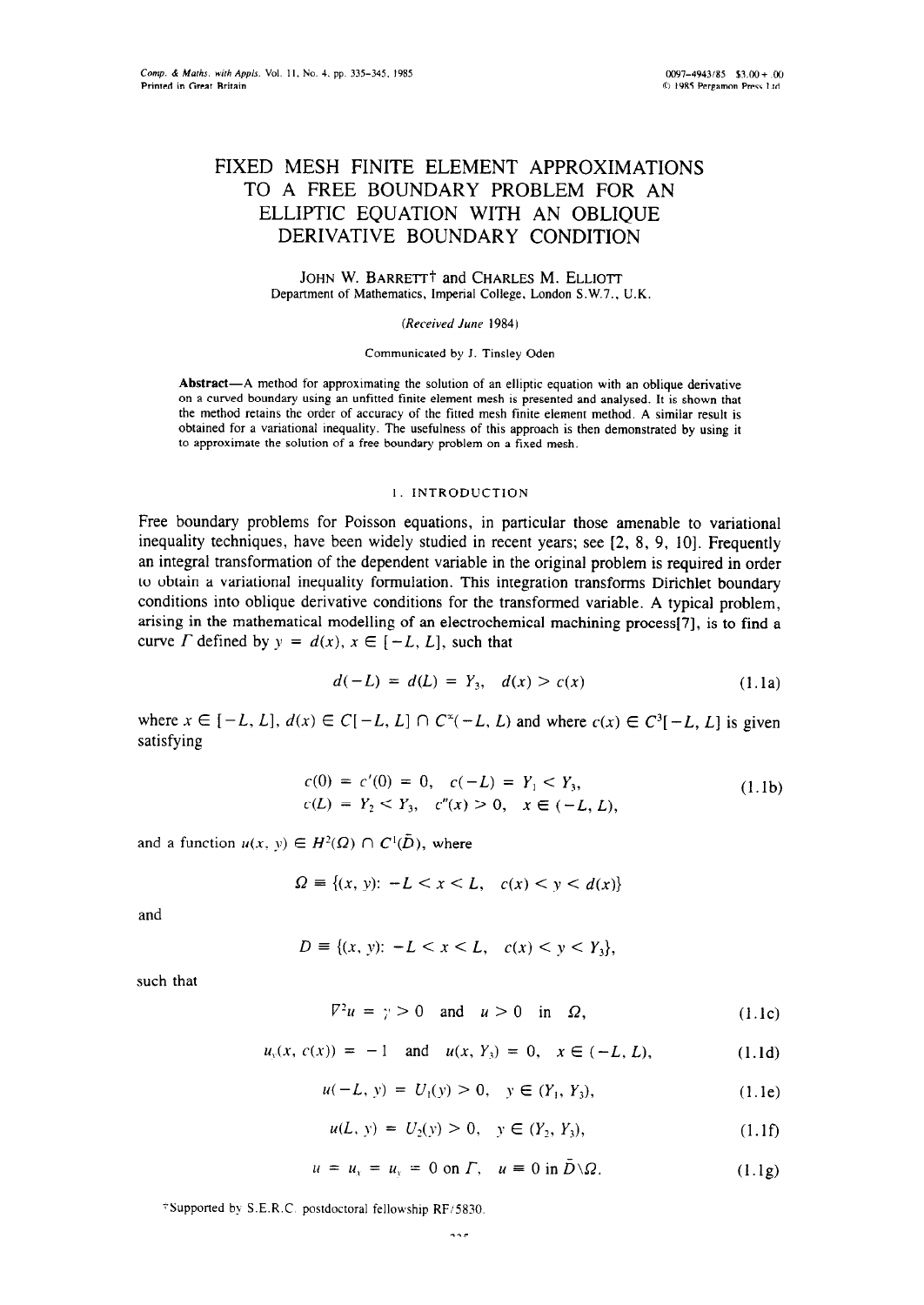Here  $U_1(\cdot)$  and  $U_2(\cdot)$  are given non-negative functions, which are continuously differentiable. satisfying  $U_1(Y_3) = U_2(Y_3) = 0$  and  $U'_1(Y_1) = U'_2(Y_2) = -1$ ; and y is a given positive constant. The region is depicted in Figure 1 which also defines the open sets  $\Gamma_i$ .

The first equation of  $(1.1d)$  is an oblique derivative boundary condition which can be written as

$$
\frac{\partial u}{\partial v} + c'(x) \frac{\partial u}{\partial \sigma} = -(1 + c'(x)^2)^{1/2} \text{ on } \Gamma_0,
$$
 (1.2)

where v and  $\sigma$  are, respectively, the unit inward pointing normal and anticlockwise tangential vectors to the curve  $\Gamma_0$  at  $(x, y)$ . Using the fact that u solves a variational inequality, it was shown[7] that, when the problem is symmetric about  $x = 0$ , there exists a unique solution to this free boundary problem such that  $u \in W^{2,p}(D) \cap C^{1,\lambda}(\overline{D})$  for all  $p \in [1, \infty)$  and  $\lambda \in (0, \lambda)$ . 1). Such free boundary problems for Poisson equations with oblique derivative conditions on fixed curved boundaries occur also in the theory of flow in porous media $[2, 3, 14]$  where they are usually formulated as quasivariational inequalities.

This paper has two objects. First, in Sec. 2 we propose and analyse a finite element approximation of a Poisson equation holding on  $D$  with an oblique derivative condition on the curved boundary  $\Gamma_0$ , using a mesh which is not fitted to  $D$ . This extends the method of Barrett and Elliott[4] who considered a Neumann boundary condition. The technique is then applied to the variational inequality formulation of  $(1.1)$ . It is shown that there is no loss of order of accuracy when compared with the use of fitted meshes. The motivation for using unfitted meshes, as proposed in [4] is the possibility of their use in solving free or moving boundary problems where the same equation has to be solved on a large number of changing domains. The advantage of unfitted meshes over fitted meshes lies in the avoidance of the need to triangulate the region. The second object of the paper is then to explore this possibility in the context of the trial free boundary method (TFBM) $[1, 6, 16]$ , as applied to  $(1.1)$ . Given a guess  $\Gamma^{(k)}$  to  $\Gamma$ , the elliptic equation is solved using just one of the boundary conditions on  $\Gamma^{(k)}$ , say

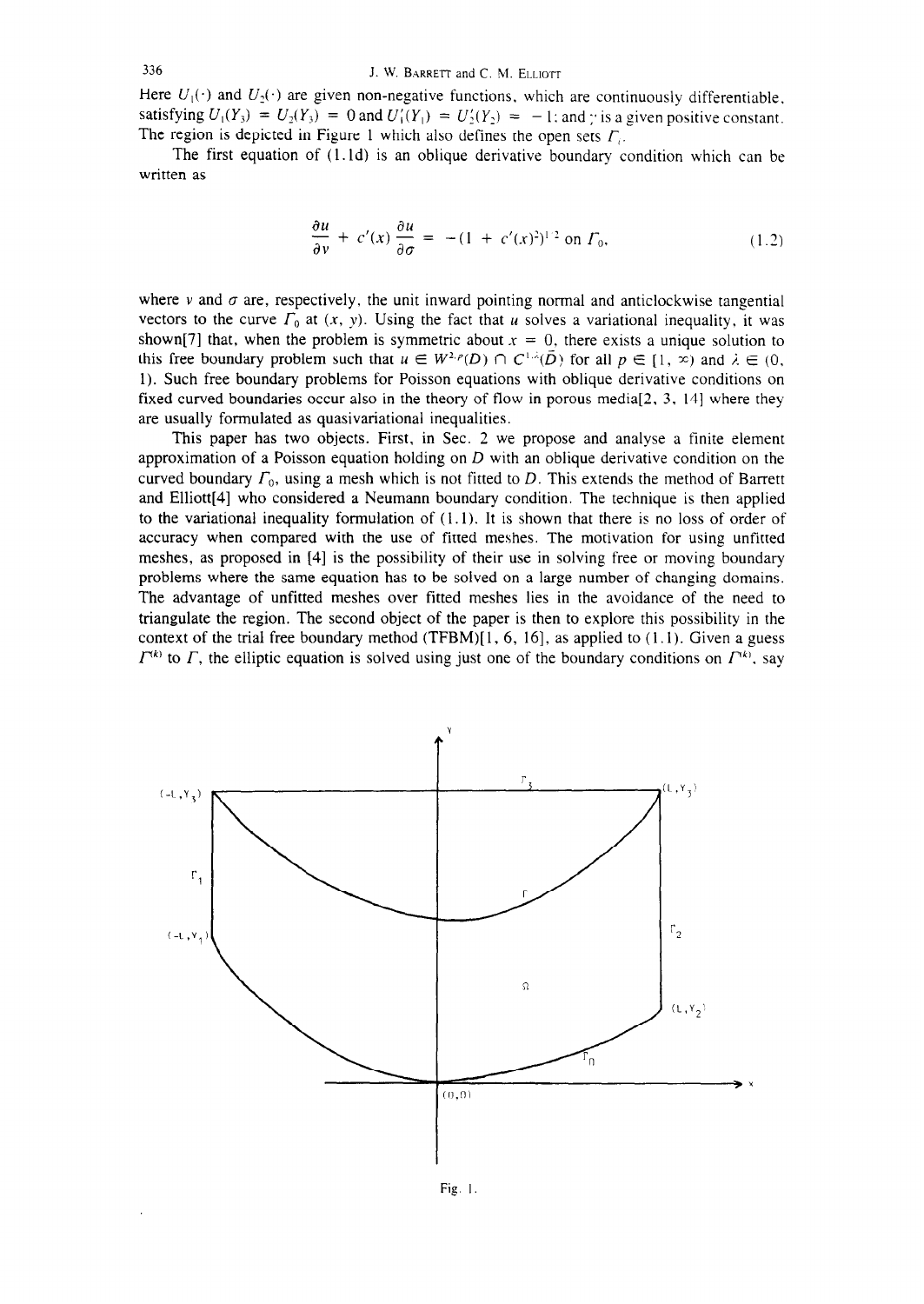$u_n = 0$ , where *n* is the unit outward pointing normal. The resulting solution is then used to obtain an updated guess to  $\Gamma$ . Thus a sequence of elliptic equations with derivative boundary condition are required to be solved. In Sec. 3 we report on the results of some numerical experiments.

#### 2. ERROR ESTIMATES FOR A FINITE ELEMENT APPROXIMATION

#### 2.1. *Appro.ximation of an elliptic equation*

To illustrate the numerical method to cope with an oblique derivative condition on a curved boundary we consider the following Poisson equation with mixed boundary data, using the notation for *D* and its boundary introduced in Sec. 1:

$$
-\nabla^2 u = f \quad \text{in} \quad D,
$$
  
\n
$$
u = g \quad \text{on} \quad \Gamma_1 \cup \Gamma_2 \cup \Gamma_3 \tag{2.1}
$$

and

$$
u_{v} = g_0 \quad \text{on} \quad \Gamma_0,
$$

where the data is such that  $f \in L^2(D)$ ,  $g \in H^2(D)$  and  $g_0$  is Lipschitz continuous on *D*. The weak formulation associated with (2.1) is to find

$$
u - g \in V_0 = \{ w \in H^1(D) : w = 0 \text{ on } \Gamma_1 \cup \Gamma_2 \cup \Gamma_3 \}
$$

such that

$$
a(u, v) = l(v), \quad \forall v \in V_0,
$$
\n
$$
(2.2)
$$

where

$$
a(u, v) \equiv \int_{D} \underline{F}u \cdot \underline{F}v \, dx \, dy - \int_{\Gamma_0} c'(x) \frac{\partial u}{\partial \sigma} v \, d\sigma \qquad (2.3a)
$$

and

$$
l(v) = \int_{D} f v \, dx \, dy - \int_{\Gamma_{0}} (1 + c'(x)^{2})^{1/2} g_{0} v \, d\sigma.
$$
 (2.3b)

Let  $D^*_\tau \supseteq D$  be the union of a collection of elements  $\{e\}$  with disjoint interiors and such that  $e \cap D \neq \{\phi\}$ . The elements, which we assume to be regular (Ciarlet, 1978, p. 124), are either triangles or rectangles whose sides are less than  $h$  in length. The elements are assumed to fit the straight boundaries and also have  $(0, 0)$ ,  $(-L, Y_1)$  and  $(L, Y_2)$  as element vertices. A polygonal approximation  $D<sub>h</sub>$  to  $D$  is constructed in the following way. If for an element  $e$ ,  $\Gamma_0 \cap e \neq \{\phi\}$  then the arc of  $\Gamma_0$  is approximated by its chord joining the points of intersection with the element boundary. The resulting piecewise linear approximation to  $\Gamma_0$  is denoted by  $\Gamma_0^h$  which is described by  $y = c_h(x)$ ;  $D_h$  is then defined to be the open region bounded by  $\Gamma_0^h \cup$  $\bar{\Gamma}_1 \cup \bar{\Gamma}_2 \cup \bar{\Gamma}_3.$ 

We define a finite element space  $V^h(D_h^*)$  by

 $V^h(D_h^*) = \{w \in C(D_h^*)$ : *w* is linear on triangular elements or bilinear on rectangular elements}

and set

$$
V_0^h = \{ w_h \in V^h(D_h^*) : w_h = 0 \text{ on } \tilde{\Gamma}_1 \cup \tilde{\Gamma}_2 \cup \tilde{\Gamma}_3 \}
$$

CANNA 11:4-R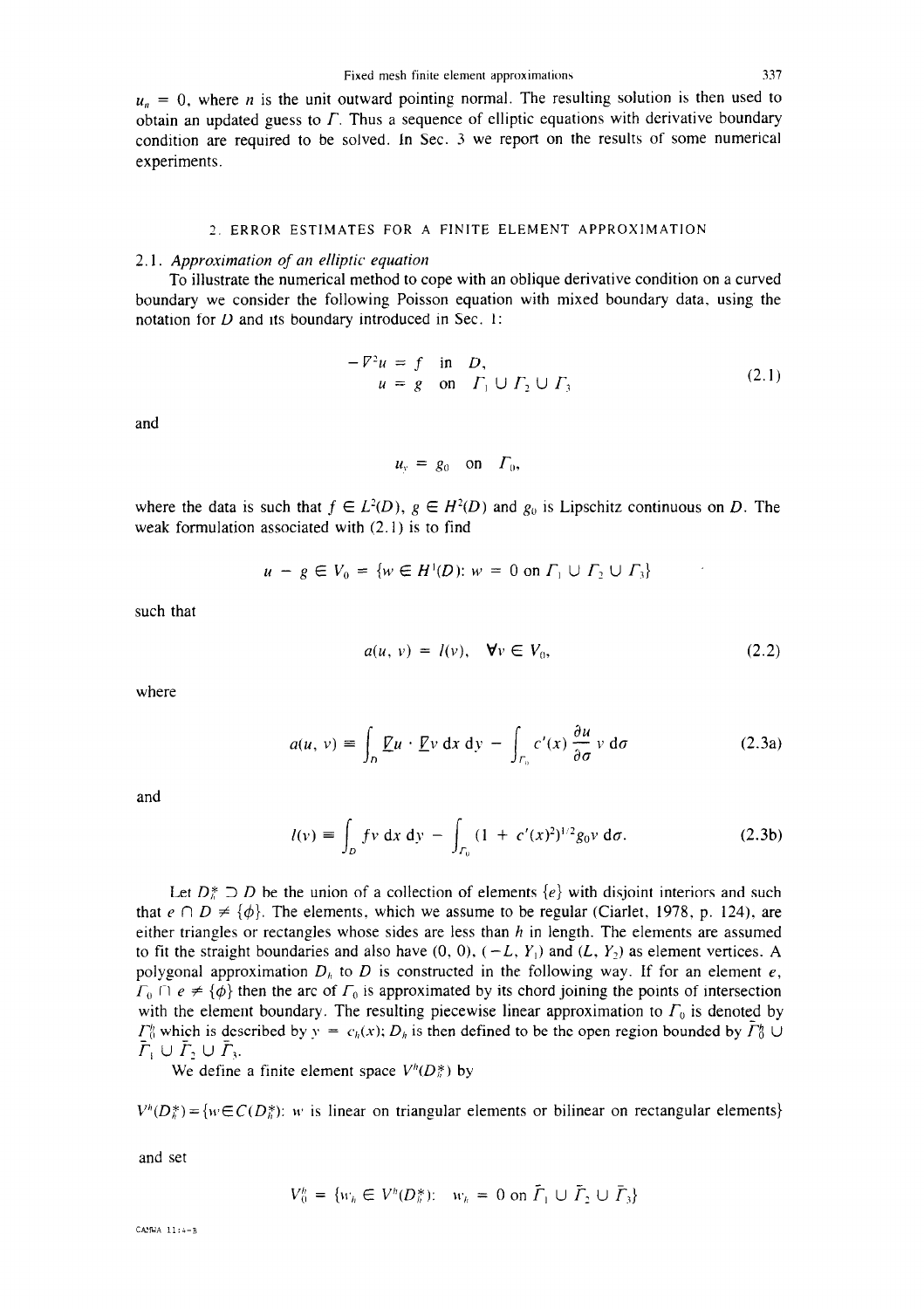*338*  and

$$
V_E^h = \{ w_h \in V^h(D_h^*) : w_h(x_i, y_i) = g(x_i, y_i)
$$
  
for each vertex  $(x_i, y_i)$  on  $\overline{\Gamma}_1 \cup \overline{\Gamma}_2 \cup \overline{\Gamma}_3 \}.$ 

Then  $V^h(D_h^*) \subset H^1(D_h^*)$  and the following approximation property holds: for  $w - g \in$  $V_0 \cap H^2(D_h^*)$  there exists an interpolate  $w_h^j \in V_E^h$  satisfying

$$
|w - w_h'|_{0,D_h^*} + h|w - w_h'|_{1,D_h^*} \le C_1 h^2 |w|_{2,D_h^*},
$$
\n(2.4)

where  $C_1$  is a constant independent of w and h, Ciarlet (1978. p. 124).

The finite element approximation of (2.2) which we wish to analyse is to find  $u_h \in V_E^h$ such that

$$
a_h(u_h, v_h) = l_h(v_h), \quad \forall v_h \in V_0^h, \tag{2.5}
$$

where

$$
a_h(u_h, v_h) = \int_{D_h} \underline{F} u_h \cdot \underline{F} v_h \, dx \, dy
$$
  

$$
- \int_{\Gamma_0^h} c'_h(x) \frac{\partial u_h}{\partial \sigma_h} v_h \, d\sigma_h,
$$
  

$$
l_h(v_h) = \int_{D_h} f v_h \, dx \, dy
$$
  

$$
- \int_{\Gamma_0^h} (1 + c'_h(x)^2)^{1/2} g_0 v_h \, d\sigma_h
$$
 (2.6b)

and  $\sigma_h$  is the unit anticlockwise tangential vector to the curve  $\Gamma_0^h$ . This is then a finite element method with an unfitted mesh and extends the approach of Barrett and Elliott[4] for Neumann boundary conditions to oblique derivative conditions.

In the proofs that follow we shall make use of the fact that (i) there exists a constant  $C_2$  independent of h and w such that

$$
|w|_{0,D_h} \le C_2 |w|_{1,D_h}, \quad \forall w \in V_0,
$$
\n(2.7a)

and the following trace theorems $[4, 11-13, 15]$ 

(ii) there exist constants  $C_3$ ,  $C_4$  and  $C_5$  depending only on the Lipschitz constant of  $c_{(h)}(\cdot)$  and so independent of  $h$  and  $w$  such that

$$
|w|_{0,\Gamma_0^{h}} \le C_3 |w|_{1,D_{(h)}},\tag{2.7b}
$$

$$
||w||_{1/2, \Gamma_0^{(h)}} \le C_4 |w|_{1, D_{(h)}}, \tag{2.7c}
$$

$$
\left| \left| \frac{\partial w}{\partial \sigma_{(h)}} \right| \right|_{-1/2. \Gamma_0^{\text{fin}}} \leq C_5 |w|_{1, D_{(h)}}, \quad \forall w \in V_0,
$$
\n(2.7d)

where  $\|\cdot\|_{-1/2}F_0^{(h)}$  is the norm on  $H^{-1/2}(F_0^{(m)})$ , the dual space of  $H_{00}^{1/2}(F_0^{(m)})$ . For any  $v \in C^{\infty}(D)$  such that  $v = 0$  on  $\Gamma_1 \cup \Gamma_2 \cup \Gamma_3$ , we see that

$$
a(v, v) = \int_{D} \frac{|\nabla v|^2 dx dy}{\int_{\Gamma_0} \frac{c''(x)}{(1 + c'(x)^2)^{1/2}} \frac{v^2}{2} d\sigma}.
$$
 (2.8)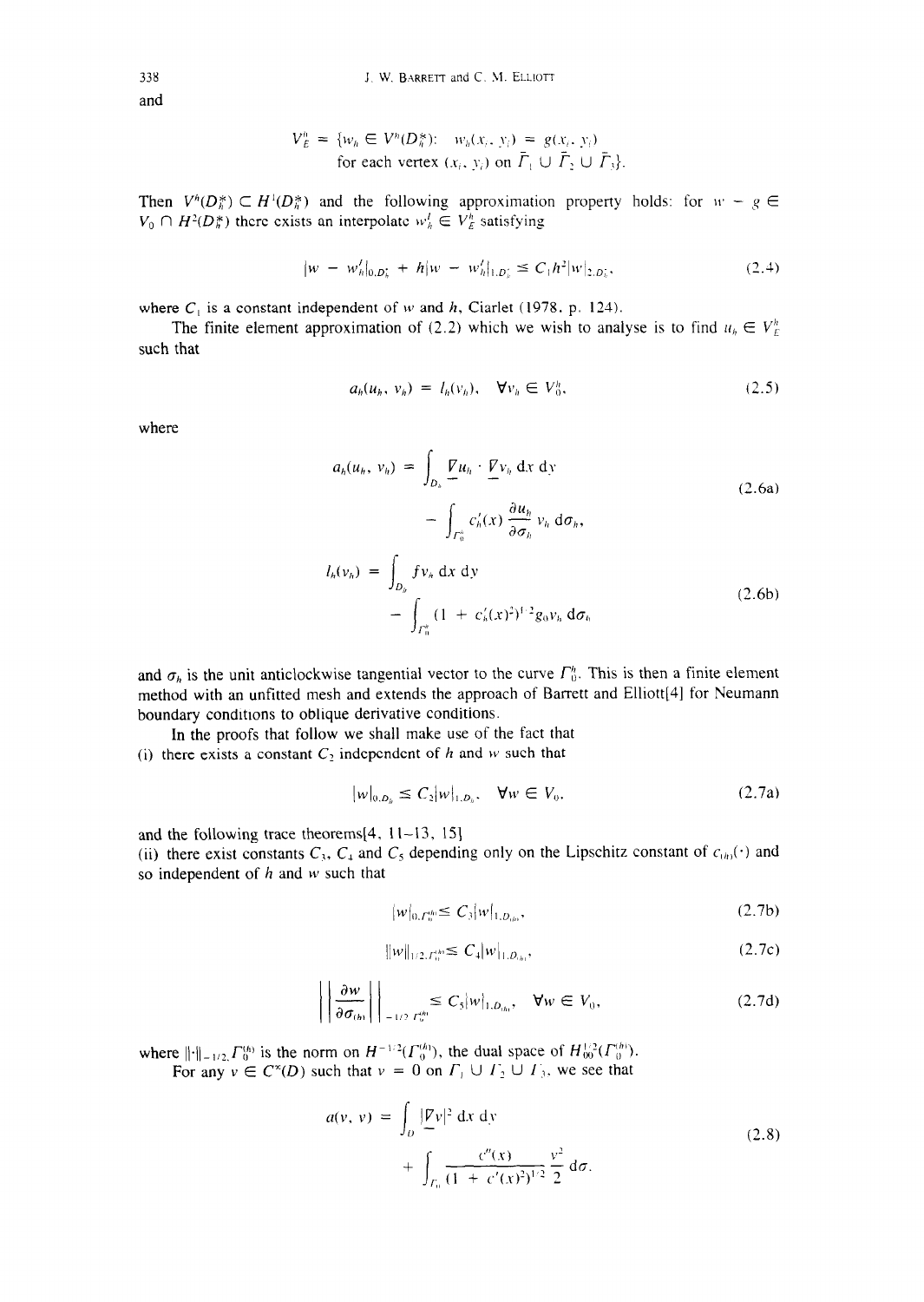The positivity of  $c''(\cdot)$  immediately implies the coercivity of  $a(\cdot, \cdot)$  on  $V_0 \times V_0$  as  $\|\cdot\|_{1,D}$  is a norm on  $V_0$ . Continuity of  $a(\cdot, \cdot)$  on  $V_0 \times V_0$  follows by noting that

$$
|a(w, v)| \leq |w|_{1,D}|v|_{1,D} + |c'|_{\infty, \Gamma_0} \left| \left| \frac{\partial w}{\partial \sigma} \right| \right|_{-1/2, \Gamma_0} \|v\|_{1/2, \Gamma_0},
$$
  

$$
\forall v, w \in V_0
$$

and applying the inequalities  $(2.7c)$  and  $(2.7d)$ . Thus there exists a unique solution to  $(2.2)$  by direct application of the Lax-Milgram theorem. We shall assume that the data is sufficiently regular and compatible at  $(-L, Y_1)$ ,  $(-L, Y_3)$ ,  $(L, Y_2)$  and  $(L, Y_3)$  so that  $u \in H^2(D)$  and has Lipschitz continuous first derivatives.

## PROPOSITION 2.1

There exists a unique solution to  $(2.5)$ .

*Proof.* It is sufficient to show that  $a_h(\cdot, \cdot)$  is coercive and continuous over  $V_0^h \times V_0^h$  and  $l_h(\cdot)$  is a continuous linear form over  $V_0^h$ . For  $v_h \in V_0^h$  we have

$$
a_h(v_h, v_h) = \int_{D_h} |\underline{V}v_h|^2 \, dx \, dy - \int_{\Gamma_0^h} c_h'(x) \, \frac{\partial v_h}{\partial \sigma_h} v_h \, d\sigma_h.
$$

Ordering the intersection points  $(x_i, c(x_i))$  of  $\Gamma_0$  with the elements e from left to right as  $i = 0$ ,  $1, \ldots, N$  we find that

$$
- \int_{\Gamma_0^h} c'_h(x) \frac{\partial v_h}{\partial \sigma_h} v_h d\sigma_h = \sum_{i=0}^{N-1} \frac{c(x_{i+1}) - c(x_i)}{2(x_{i+1} - x_i)} [v_h^2(x_i, c(x_i)) - v_h^2(x_{i+1}, c(x_{i+1})] \ge 0,
$$

because by the convexity of  $c(\cdot)$  we have

$$
\frac{c(x_{i+1}) - c(x_i)}{x_{i+1} - x_i} \ge \frac{c(x_i) - c(x_{i-1})}{x_i - x_{i-1}}
$$

and that also  $v_h(x_0, c(x_0)) = v_h(-L, Y_1) = 0$  and  $v_h(x_N, c(x_N)) = v_h(L, Y_2) = 0$ . Thus we have

$$
a_h(v_h, v_h) \geq |v_h|_{1, D_h}^2, \qquad (2.9)
$$

which implies the coercivity of  $a_h(\cdot, \cdot)$  as  $|\cdot|_{1,D_h}$  is a norm on  $V_0^h$ . The continuity of  $a_h(\cdot, \cdot)$  and  $I_h(\cdot)$  with constants independent of *h* follows from the Lipschitz bound on  $c_h(\cdot)$  being independent of h and the inequalities (2.7c) and (2.7d), and (2.7a) and (2.7b), respectively.  $\blacksquare$ 

PROPOSITION 2.2

Let  $u_h^* \in V_F^h$  be the unique solution of the projection:

$$
a_h(u_h^* - u, v_h) = 0, \quad \forall v_h \in V_0^h. \tag{2.10}
$$

Then the following estimates hold for u and  $u<sub>h</sub>$ , the solutions of (2.2) and (2.5), respectively,

$$
|u_h - u_h^*|_{1, D_h} \leq Ch^2 \tag{2.11a}
$$

and

$$
|u - u_h^*|_{1, D_h} \le Ch. \tag{2.11b}
$$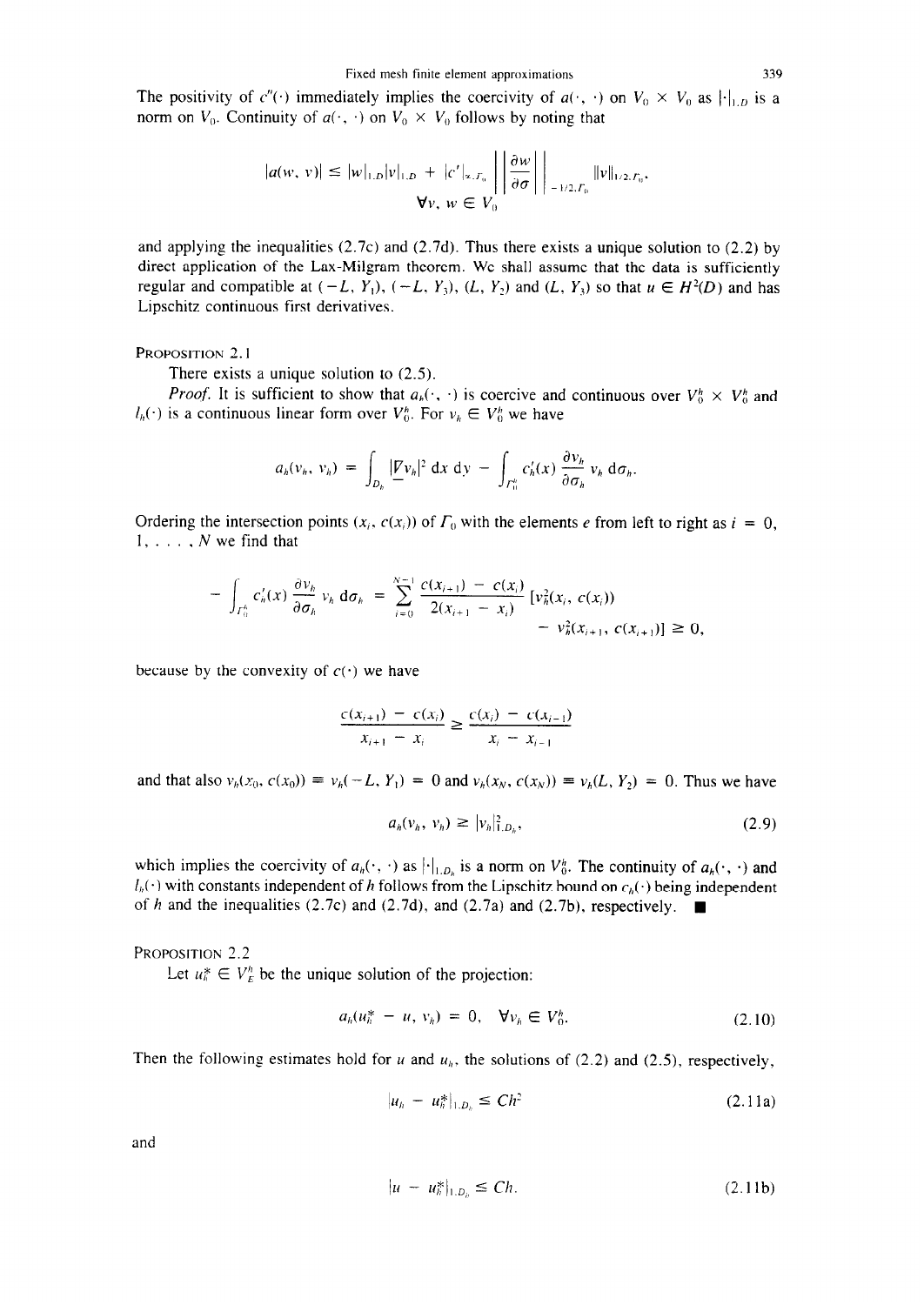*Proof.* For any  $v_h \in V_0^h$  we find that

$$
|a_h(u_h - u_h^*, v_h)| = |a_h(u_h - u, v_h)|
$$
  
\n
$$
= \left| \int_{D_h} \{f v_h - \underline{V} u \cdot \underline{V} v_h\} dx dy \right|
$$
  
\n
$$
+ \int_{\Gamma_0^h} \left\{ c'_h(x) \frac{\partial u}{\partial \sigma_h} - (1 + c'_h(x)^2)^{1/2} g_0 \right\} v_h d\sigma_h
$$
  
\n
$$
= \left| \int_{\Gamma_0^h} (1 + c'_h(x)^2)^{1/2} \left( \frac{\partial u}{\partial y} - g_0 \right) v_h d\sigma_h \right|
$$
  
\n
$$
\leq \max_{x \in [0, L]} \left\{ (1 + c'_h(x)^2)^{1/2} \right\} \left| \frac{\partial u}{\partial y} - g_0 \right|_{0, \Gamma_0^h} |v_h|_{0, \Gamma_0^h}
$$
  
\n
$$
\leq Ch^2 |v_h|_{0, \Gamma_0^h}.
$$

Here we have used Green's formula,  $D_h \subset D$ , dist  $(\Gamma_0, \Gamma_0^h) = O(h^2)$ , the continuity of c', and the regularity of u and  $g_0$ . Taking  $v_h = u_h - u_h^*$  and recalling (2.7b) and (2.9) yields the estimate (2.1 la). Since we have

$$
a_h(u_h^l - u_h^*, u_h^l - u_h^*) = a_h(u_h^l - u, u_h^l - u_h^*)
$$

the interpolation estimate (2.4) and the continuity of  $a_h(\cdot, \cdot)$  with the bound (2.9) immediately imply  $(2.11b)$ .

THEOREM 2.1

The error in the approximation of  $(2.2)$  by  $(2.5)$  satisfies

$$
|u - u_h|_{1, D_h} \leq Ch. \tag{2.12}
$$

*Proof.* The bound follows directly from  $(2.11a)$  and  $(2.11b)$ .

#### 2.2. *Approximation of a variational inequality*

find  $u \in K$  such that It is easy to see that a solution of problem  $(1.1)$  solves the elliptic variational inequality:

$$
a(u, v - u) \ge l(v - u), \quad \forall v \in K,
$$
\n
$$
(2.13)
$$

where  $K = \{w \in H^1(D): w = U_1 \text{ on } \Gamma_1, w = U_2 \text{ on } \Gamma_2, w = 0 \text{ on } \Gamma_3 \text{ and } w \ge 0 \text{ a.e. in } D\},\$  $u(r, \cdot)$  and  $l(\cdot)$  are defined by (2.3) with  $f = -\gamma$  and  $g_0 = -1$ . The unique solution of (2.13) is a member of  $H^2(D)$  and  $u_x$  is Lipschitz continuous in the neighbourhood of  $\Gamma_0[7]$ . Also u satisfies the linear complementarity system:

$$
-\nabla^2 u + \gamma \ge 0, \quad u \ge 0,
$$
  
\n
$$
(-\nabla^2 u + \gamma)u = 0,
$$
  
\n
$$
a.e. \text{ in } D
$$
\n(2.14)

The finite element approximation of (2.13) is to find  $u_h \in K<sup>h</sup>$  such that

$$
a_h(u_h, v_h - u_h) \ge l_h(v_h - u_h), \quad \forall v_h \in K^h, \tag{2.15}
$$

where  $K^n = \{w_h \in V^n(D^*_h): w_h(-L, y_i) = U_1(y_i)$  for each vertex  $(-L, y_i)$  on  $I_1, w_h(L, y_i) =$  $U_2(y_i)$  for each vertex  $(L, y_i)$  on  $T_2, w_h(x_i, Y_3) = 0$  for each vertex  $(x_i, Y_3)$  on  $T_3$  and  $w_h \ge 0$ .

THEOREM 2.2

The error in the approximation of  $(2.13)$  by  $(2.15)$  satisfies

$$
|u - u_h|_{1, D_h} \leq Ch. \tag{2.16}
$$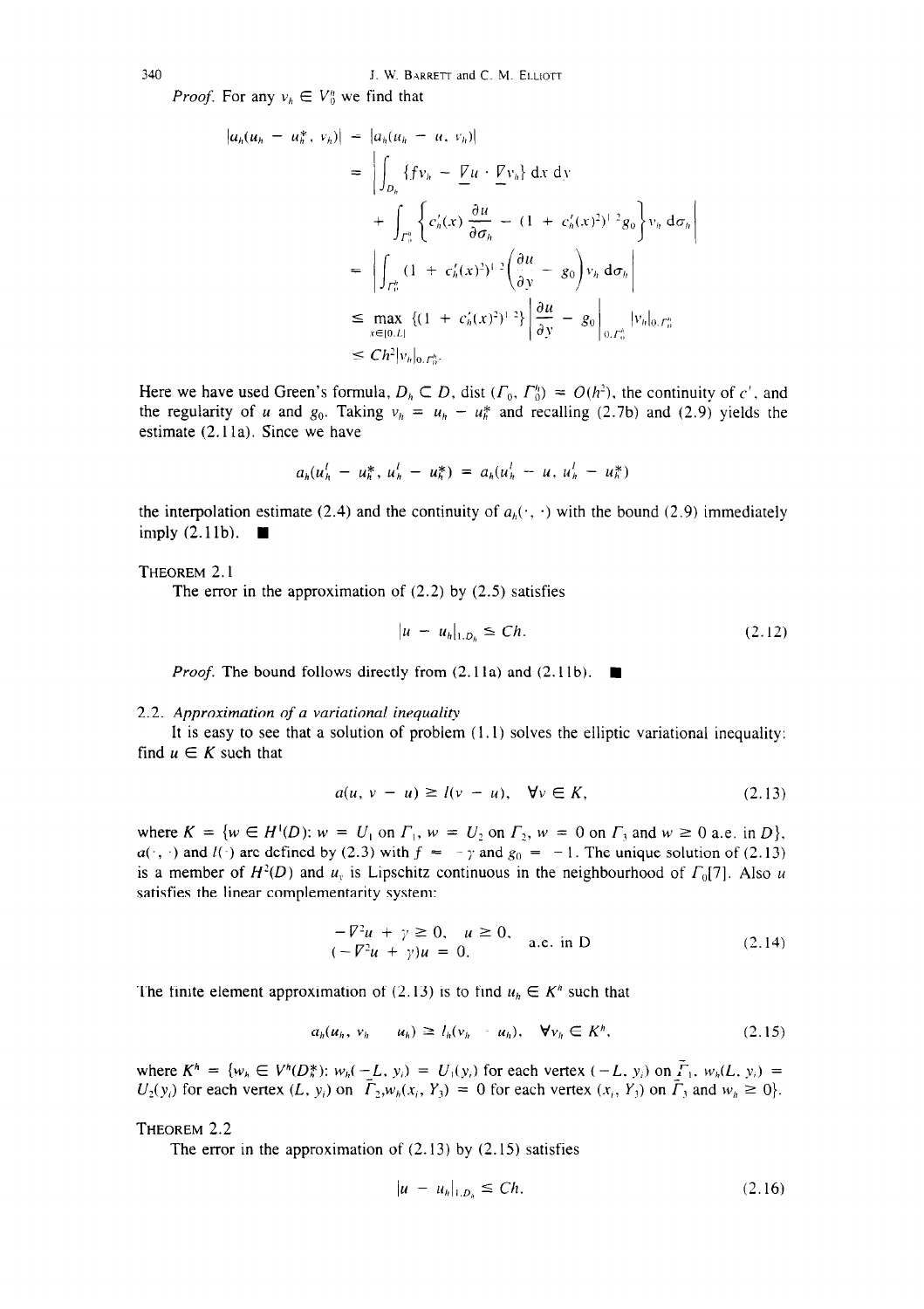*Proof.* We have for any  $v_h \in K^h$  that

$$
a_h(u - u_h, v_h - u_h) \le a_h(u, v_h - u_h) - l_h(v_h - u_h)
$$
  
=  $\int_{D_h} (-\nabla^2 u + \gamma)(v_h - u_h) dx dy$   
+  $\int_{\Gamma_0^h} (1 + c_h'(x)^2)^{1/2} \left(\frac{\partial u}{\partial y} + 1\right) (v_h - u_h) d\sigma_h.$ 

Since  $u_h \ge 0$ , we have from (2.14) that

$$
(-\nabla^2 u + \gamma)(v_h - u_h) = (-\nabla^2 u + \gamma)(v_h - u) - (-\nabla^2 u + \gamma)u_h
$$
  
\n
$$
\leq (-\nabla^2 u + \gamma)(v_h - u), \quad \forall v_h \in K^h.
$$

Thus, combining the above results with  $v_h = u_h^l$  and noting that  $-\nabla^2 u + \gamma \in L^2(D)$ , we obtain

$$
a_h(u - u_h, u'_h - u_h) \leq |-V^2u + \gamma|_{0,D_h}|u'_h - u|_{0,D_h}
$$
  
+ 
$$
\max_{x \in [0,L]} \left\{ (1 + c'_h(x)^2)^{1/2} \right\} \left| \frac{\partial u}{\partial y} + 1 \right|_{0,\Gamma_0^h} |u'_h - u_h|_{0,\Gamma_0^h}.
$$

Recalling the interpolation estimate (2.4), the trace theorem (2.7b) and from the Lipschitz continuity of  $u_y$  we see that

$$
|u - u_h|_{1, D_h}^2 \le a_h (u - u_h, u - u'_h) + a_h (u - u_h, u'_h - u_h)
$$
  
\n
$$
\le C\{h|u - u_h|_{1, D_h} + h^2\},
$$

which yields the desired result  $(2.16)$ .

## 3. NUMERICAL SOLUTION OF THE FREE BOUNDARY PROBLEM

First we report on some numerical computations with the finite element approximation (2.5) to the equation (2.2). For our finite element space  $V^h(D_h^*)$  we chose piecewise bilinears on uniform squares with sides of size  $h$ . The parameters determining the shape of the domain *D* were chosen:  $L = Y_3 = 2$ ,  $Y_1 = Y_2 = 1$  and  $c(x) = x^2/4$ . With the data  $g = 0$ ,  $g_0 = (x^2 - 4)$ and

$$
f = (8 - 3x2) \ln (3 - y) + [(4 - x2)(12 - x2)/4(3 - y)2],
$$

the solution of  $(2.1)$  is

$$
u = (4 - x^2)(12 - x^2) \ln (3 - y)/4.
$$

Owing to symmetry one can solve the problem on  $\{(x, y): 0 \le x \le L, c(x) \le y \le Y_3\}$ . We can see that the error between u and the finite element approximation  $u<sub>h</sub>$ , shown in Table 1 for various values of  $h$ , satisfies the rate of convergence given in Theorem 2.1.

| Table 1. Results for the equation |                       |                       |                                                    |  |  |  |
|-----------------------------------|-----------------------|-----------------------|----------------------------------------------------|--|--|--|
| $\boldsymbol{h}$                  | $ u - u_{k} _{1,D_k}$ | $ u - u_{h} _{0,D_h}$ | $\max  u(x_j) - u_h(x_j) $<br>nodes<br>$x_i \in D$ |  |  |  |
|                                   | 1.404                 | 0.217                 | 0.061                                              |  |  |  |
|                                   | 0.940                 | 0.096                 | 0.035                                              |  |  |  |
|                                   | 0.706                 | 0.055                 | 0.023                                              |  |  |  |
| Ťō                                | 0.566                 | 0.034                 | 0.013                                              |  |  |  |
| $\frac{1}{12}$                    | 0.472                 | 0.024                 | 0.009                                              |  |  |  |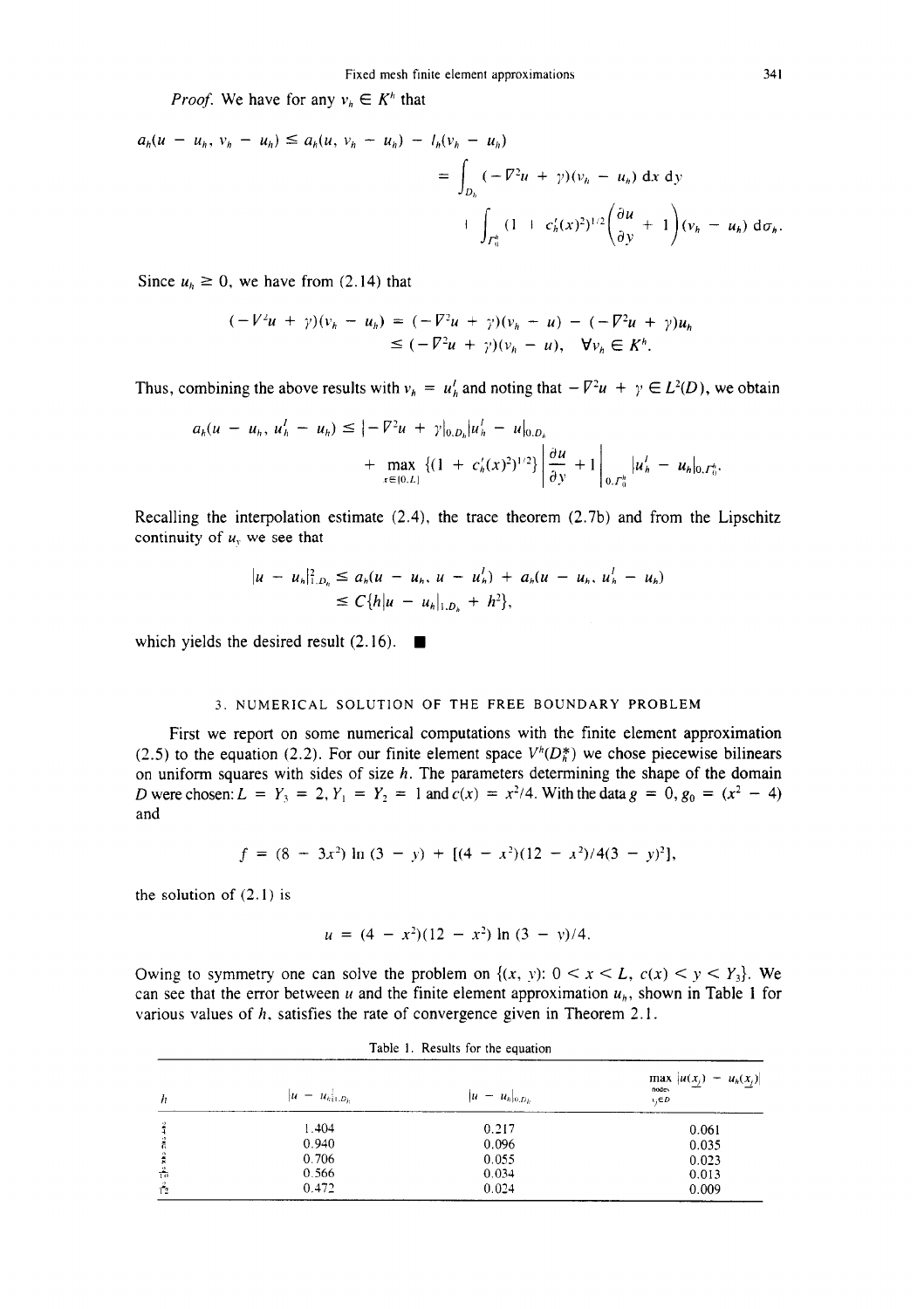| h   |       |       |       |  |
|-----|-------|-------|-------|--|
| x   |       | 靑     | 15    |  |
| 0.0 | 1.381 | 1.377 | 1.375 |  |
| 0.2 | 1.393 | 1.391 | 1.390 |  |
| 0.4 | 1.425 | 1.424 | 1.424 |  |
| 0.6 | 1.479 | 1.473 | 1.479 |  |
| 0.8 | 1.530 | 1.548 | 1.549 |  |
| 1.0 | 1.624 | 1.628 | 1.629 |  |
| 1.2 | 1.712 | 1.711 | 1.708 |  |
| 1.4 | 1.787 | 1.792 | 1.795 |  |
| 1.6 | 1.871 | 1.868 | 1.875 |  |
| 1.8 | 1.930 | 1.943 | 1.945 |  |

Table 2. Position of the free boundary using the variational inequality approximation

#### *3.1. A variational inequality approximation*

Setting  $\gamma = 1$  and  $U_1(y) = U_2(y) = (2 - y)^2/2$ , the problem is once again symmetric about  $x = 0$ . With  $V^h(D_s^*)$  and *D* chosen as above, the variational inequality approximation (2.15) was solved using the projected S.O.R. algorithm. As is well known, for  $a_h(\cdot, \cdot)$  coercive and symmetric the projected S.O.R. procedure is convergent if the relaxation parameter  $\omega \in (0, 1)$ 2). However, in our case, due to the integral along  $\Gamma_0^h$ ,  $a_h(\cdot, \cdot)$  is not symmetric. With  $\omega = 1$ the procedure in practice converged, but slowly. Attempts at trying to improve the speed of convergence by over-relaxing resulted in divergence for  $\omega \ge \omega_0 \in (1, 2)$ . It was observed that by setting  $\omega = 1$  for those nodes whose associated basis function intersected  $\Gamma_0^h$  and choosing  $\omega \in (0, 2)$  for the remainder, the algorithm converged in all cases. This allowed the choice of  $\omega$  to be optimised for the interior nodes which resulted in a vast improvement in the convergence rate over that achieved with Gauss-Seidel. Some calculated values of the free boundary along the  $x = i \times 0.2$  lines  $i = 0, 1, \ldots, 9$ , are presented in Table 2 for various values of h. The position of the free boundary was obtained by quadratically extrapolating to zero the last two significantly positive  $u<sub>h</sub>$  values on a column of mesh points with fixed x coordinate, using the fact that  $u_y = 0$  on  $\Gamma$ , as described in Elliott and Ockendon (1982). That is, denoting  $u_h(ih, \Gamma)$ *jh)* =  $u_h^j$  for fixed *ih* and with  $u_h^j$  the last nonzero mesh value along  $x = ih$  one extrapolates using  $u_h^j$  and  $u_h^{j-1}$  and estimates the position of the free boundary along  $x = ih$  to be  $jh + h/$  $[(u_h^{j-1}/u_h^j)^{1/2} - 1]$ . To smooth out any irregularities caused by very small values of  $u_h^j$ , one then extrapolates using  $u_h^{j-1}$  and  $u_h^{j-2}$  if  $u_h^{j} < 0.1$   $u_h^{j-1}$ .

#### 3.2. *A trial free boundary method*

We wish to compare the variational inequality approximation with the TFBM. As stated previously in a trial free boundary approach, for a given guess  $\Gamma^{(k)}$  to the unknown boundary  $\Gamma$  the elliptic equation is solved by imposing just one of the boundary conditions on  $\Gamma^{(k)}$ . A new approximation to  $\Gamma$  is then obtained, for example, by taking  $\Gamma^{(k-1)}$  to be the curve on which the resulting solution satisfies the second boundary condition. This cycle is repeated in the hope that the successive approximations  $\Gamma^{(k)}$  will converge. Thus the first point to be decided is which boundary condition should be imposed. From a computational viewpoint it is easier to impose weak rather than essential boundary conditions with the finite element method when using an unfitted mesh. That is, it is easier to impose the Neumann condition,  $u_n = 0$ , solve the elliptic equation and define the new boundary approximation to be where the resulting solution satisfies the Dirichlet condition,  $u = 0$ .

With the finite element space chosen to be piecewise bilinears on uniform squares with sides of size *h*, the above procedure is then as follows: given a polygonal boundary  $\Gamma^{(k)}$  and defining  $\Omega_h^{(k)}$  to be the open polygonal region bounded by  $\overline{\Gamma}_0^h \cup \overline{\Gamma}_1 \cup \overline{\Gamma}_2 \cup \overline{\Gamma}_1^{(k)}$  and  $D_h^{(k)}$  to be the union of elements  $\{e\}$  such that  $e \cap \Omega_h^{(k)} \neq \{\phi\}$ , find

$$
u_h^{(k)} \in V_E^{h,(k)} \equiv \{w_h \in V^h(D_h^{(k),*}); w_h(-L, y_i) = U_1(y_i)
$$
  
for each vertex  $(-L, y_i)$  on  $\overline{L}_1$  and  $w_h(L, y_i) = U_2(y_i)$   
for each vertex  $(L, y_i)$  on  $\overline{L}_2\}$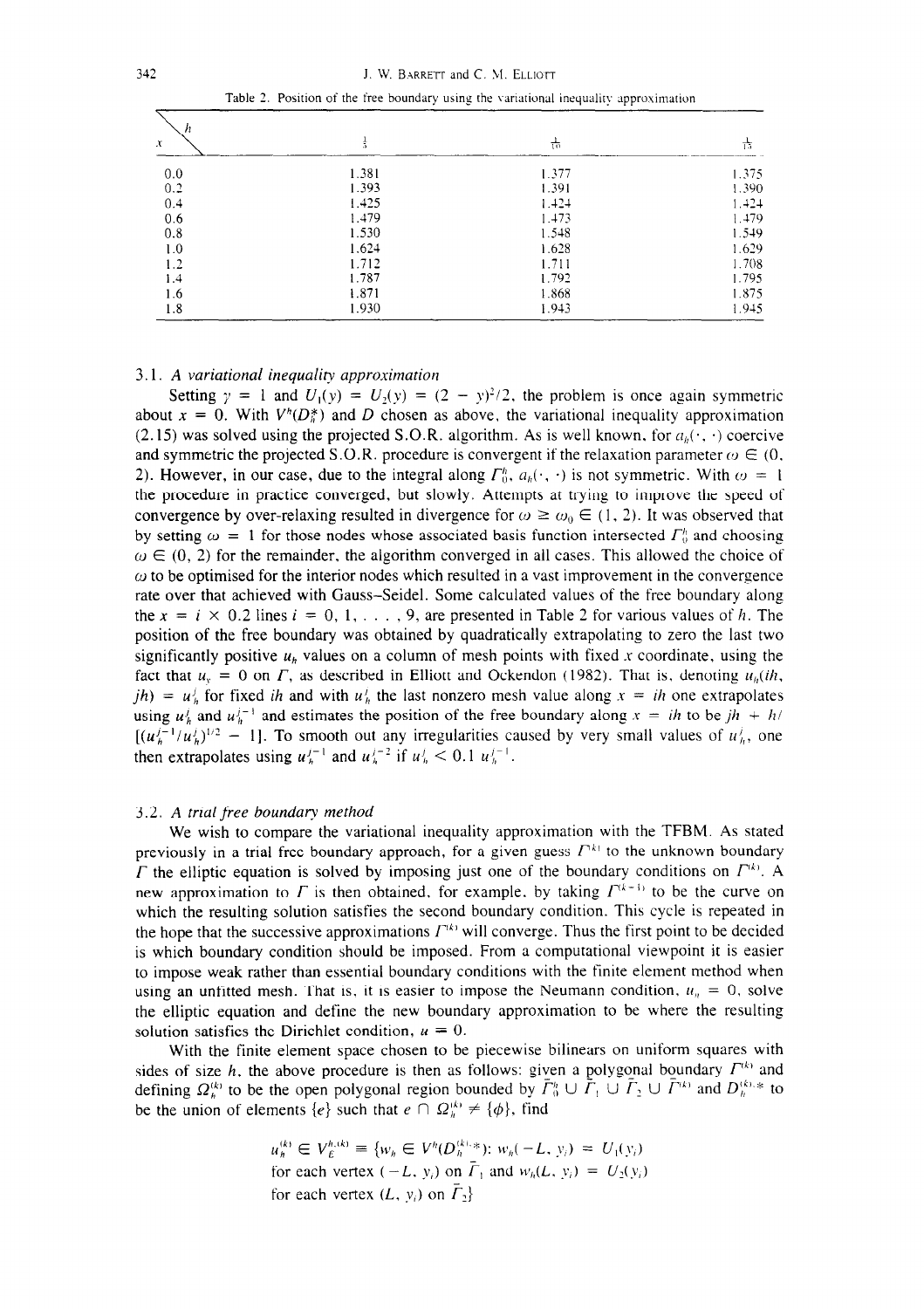such that

$$
a_h^{(k)}(u_h^{(k)}, v_h) = I_h^{(k)}(v_h),
$$
  
\n
$$
\forall v_h \in V_0^{h,(k)} \equiv \{w_h \in V^h(D_h^{(k),*}); w_h = 0 \text{ on } \tilde{\Gamma}_1 \cup \tilde{\Gamma}_2\},
$$
\n(3.1)

where

$$
a_h^{(k)}(u_h, v_h) = \int_{\Omega_h^{(k)}} \nabla u_h \cdot \nabla v_h \, dx \, dy - \int_{\Gamma_h^h} c_h'(x) \, \frac{\partial u_h}{\partial \sigma_h} v_h \, d\sigma_h \tag{3.2a}
$$

and

$$
I_h^{(k)}(v_h) = - \int_{\Omega_h^{ik}} \gamma v_h \, dx \, dy + \int_{\Gamma_h^h} (1 + c_h'(x)^2)^{1/2} v_h \, d\sigma_h.
$$
 (3.2b)

The new boundary approximation  $\Gamma^{(k+1)}$ , described by  $y = d^{(k+1)}(x)$ , can be defined in many ways. The most natural choice is to define it to be the curve on which  $u_h^{(k+1)}$  satisfies the second boundary condition, that is by joining the points  $\{(x_i, d^{(k+1)}(x_i))\}_{i=0}^N$  with straight lines where the lines  $x = x_i$  are mesh lines and  $d^{(k+1)}(x_i)$  is such  $u_h^{(k)}(x_i, d^{(k+1)}(x_i)) = 0$ . Unfortunately, starting with  $\Gamma^{(0)} \equiv \Gamma_3$ , the above TFBM diverges in practice. However, by moving the position of the free boundary using the foilowing defect adjustment,

$$
d^{(k+1)}(x_i) = d^{(k)}(x_i) + a^{(k)}u^{(k)}(x_i, d^{(k)}(x_i)), \qquad (3.3)
$$

the trial free boundary procedure  $(3.2)$ – $(3.3)$  converged, although slowly. We call this method TFBM 1.

To gain some insight into which boundary condition should be imposed and how the boundary should be adjusted in order to obtain a convergent process one can consider the following model one-dimensional free boundary problem: find  $u(x)$  and s such that

$$
u_{xx} = 1 \text{ on } (0, s), \quad u(0) = \frac{1}{2} \tag{3.4a}
$$

and

$$
u(s) = u_x(s) = 0. \t\t(3.4b)
$$

The above problem has the unique solution  $u(x) = \frac{1}{2}(1 - x)^2$  with  $s = 1$ . Let us consider a trial free boundary procedure applied directly to  $(3.4)$ , without numerical discretisation, in which we impose the Neumann condition. Given a guess to s, denoted by  $s^{(k)}$ , and solving for  $u^{(k)}(x)$ such that

$$
u_{xx}^{(k)} = 1
$$
 on  $(0, s^{(k)})$ ,  $u^{(k)}(0) = \frac{1}{2}$ 

and

$$
u_x^{(k)}(s^{(k)}) = 0.
$$

we obtain  $u^{(k)}(x) = 1/2x^2 - s^{(k)}x + 1/2$ . Updating our approximation to s to be  $s^{(k+1)}$ , where  $u^{(k)}(s^{(k+1)}) = 0$  we obtain the following sequence of approximations to s:

$$
s^{(k+1)} = s^{(k)} \pm (s^{(k)^2} - 1)^{1/2}, \quad k = 0, 1, ...
$$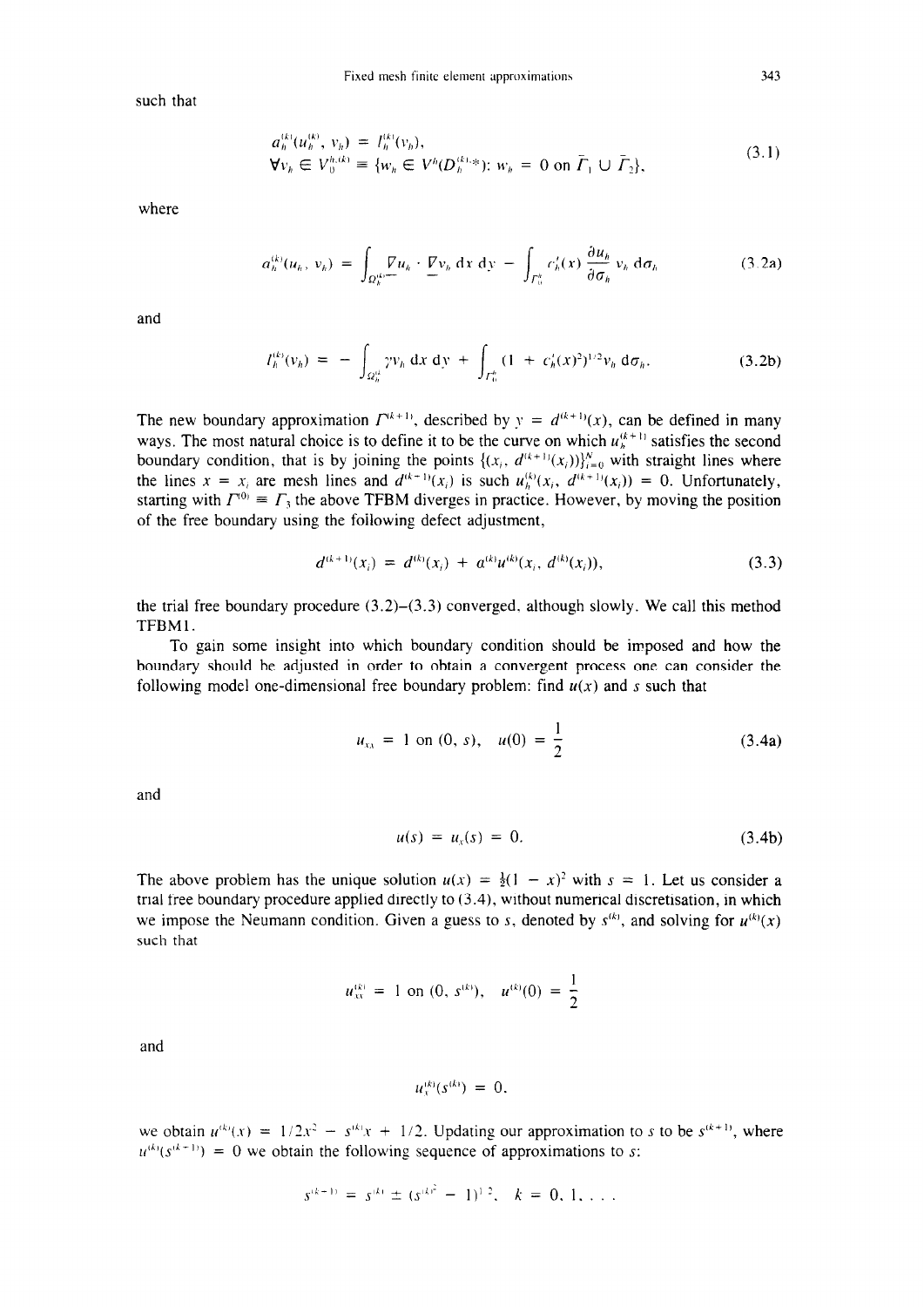344 J. W. BARRETT and C. M. ELLIOTT

|  |  |  |  | Table 3. Position of the free boundary using the trial free boundary approximation |
|--|--|--|--|------------------------------------------------------------------------------------|
|  |  |  |  |                                                                                    |

| h                |               | Fitted mesh<br>$NX =$<br>$+0$ |       |           |
|------------------|---------------|-------------------------------|-------|-----------|
| ${\mathfrak{X}}$ | $\frac{1}{5}$ | 靑                             | 喜     | $NY = 20$ |
| 0.0              | 1.382         | 1.380                         | 1.380 | 1.384     |
| 0.2              | 1.391         | 1.392                         | 1.392 | 1.391     |
| 0.4              | 1.425         | 1.427                         | 1.427 | 1.426     |
| 0.6              | 1.485         | 1.483                         | 1.482 | 1.482     |
| 0.8              | 1.557         | 1.554                         | 1.552 | 1.552     |
| 1.0              | 1.628         | 1.633                         | 1.633 | 1.632     |
| 1.2              | 1.727         | 1.715                         | 1.718 | 1.717     |
| 1.4              | 1.794         | 1.798                         | 1.799 | 1.800     |
| 1.6              | 1.885         | 1.881                         | 1.878 | 1.879     |
| 1.8              | 1.955         | 1.950                         | 1.947 | 1.948     |

assuming  $s^{(k)} \ge 1$  and  $s^{(0)}$  given. Clearly this sequence is divergent. Adjusting the free boundary using the procedure  $(3.3)$  one obtains the following sequence of approximations to s,

$$
s^{(k+1)} = s^{(k)} + \frac{a^{(k)}}{2} (1 - s^{(k)^2}).
$$

which is convergent to 1 provided  $0 < a^{(k)}s^{(k)} \le 2 - \delta$ . Thus the conclusions drawn from examining this model problem agree with what was observed in practice for the two-dimensional problem.

The problem was also solved with the same TFBM but using a fitted triangular mesh and piecewise linear basis functions. That is, at each iteration on  $\Gamma^{(k)}$  the polygonal region  $\Omega_h^{(k)}$  was covered exactly by a union of triangles. The mesh was defined by placing  $NY + 1$  equally spaced points on each of  $2*NX + 1$  equally spaced vertical lines whose end points lay on  $\tilde{\Gamma}_0^{(k)}$  and  $\tilde{\Gamma}^{(k)}$  between  $x = -L$  and  $x = L$ . Then each row of points was joined to form a union of quadrilaterals covering  $\Omega_h^{(k)}$ . The triangulation was completed by inserting the diagonal joining the lower left-hand vertex to the upper right-hand vertex of each quadrilateral. We call this procedure TFBM2. Note that at every iteration  $(k)$  one is required to triangulate a new region and then calculate a new "stiffness" matrix. This was one of the motivations for introducing unfitted meshes. In the TFBMl only the equations near the free boundary change at each iteration.

In each of the TFBM's, successive over relaxation was used to solve the equations since a good estimate was available from the previous iteration. The stopping criterion for the SOR iteration was successively refined in order to save computer time.

The iteration was said to have "converged" when the values of  $|u^{(k)}|$  on  $\Gamma^{(k)}$  were reduced to below  $10^{-4}$ . Indeed upon subsequent iterations it was found that figures in Table 3 did not change and the values of  $u^{(k)}$  on  $\Gamma^{(k)}$  could not all be reduced to zero simultaneously. The value  $a^{(k)} = 1$  was found to be sufficient for convergence.

We expect that the values in the last two columns of Table 3 are more accurate than those obtained by the variational inequality approach. However. for a given mesh size solving the approximation of the variational inequality involves as much work as solving one elliptic equation. Thus it is the cheapest method and. although the numerical results suggest it is slowly and erratically converging to the solution for the boundary. fairly good accuracy is achieved with a modest amount of computing time. In comparison the TFBM is very expensive. However, for a given mesh size, these numerical experiments suggest that TFBM is likely to be more accurate. The fitted mesh method TFBM2 is more expensive than the unfitted method because of the extra work involved in calculating the new matrix coefficients at each iteration. However, the accuracy of the numerical results in Table 3 suggests that it is unnecessary to use a fitted mesh. We feel that these numerical results together with the analysis of Sec. 2 justify the use of the technique proposed in this paper.